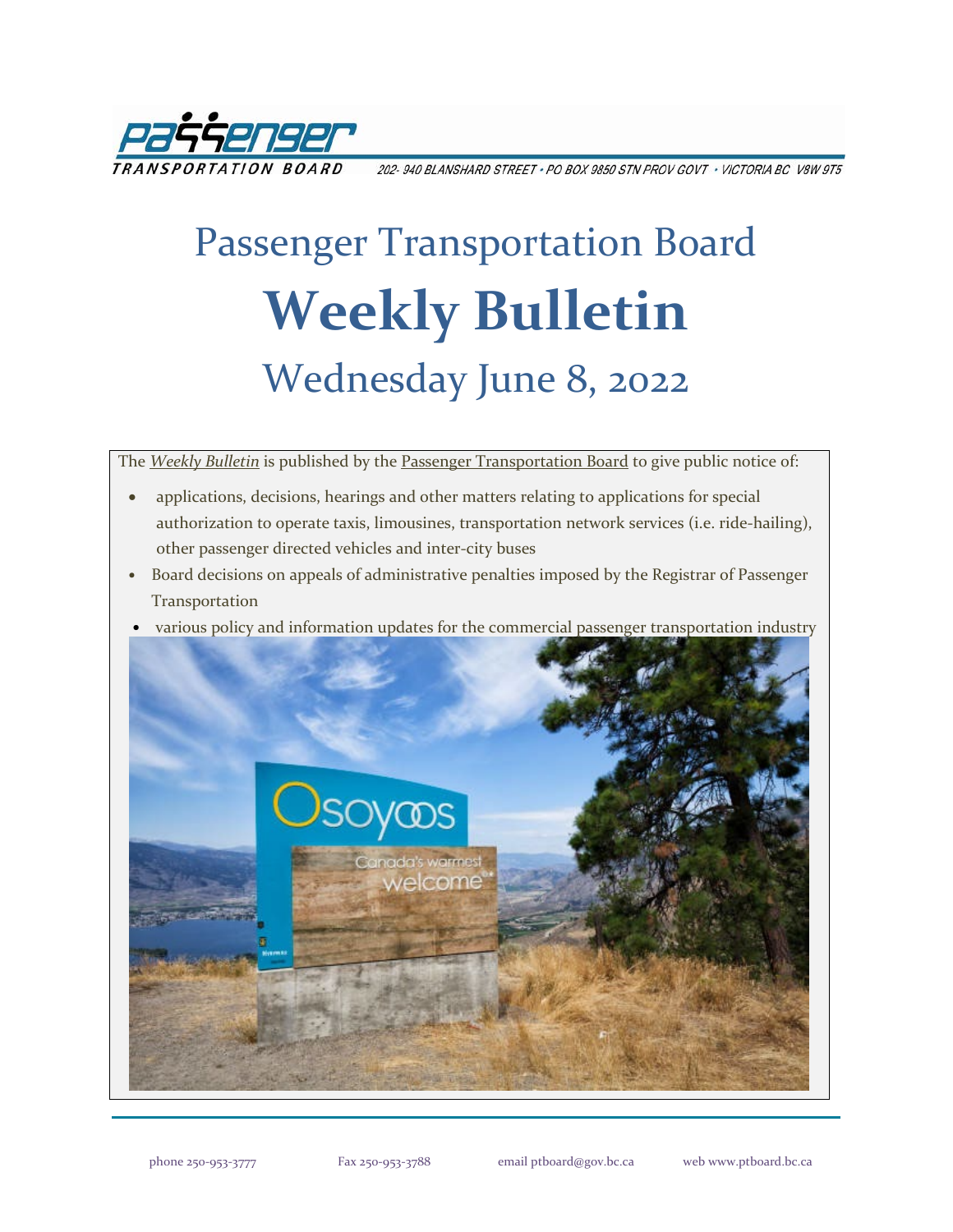## **1** Industry Updates & Advisories

#### **[Final Deadline to Activate Additional Taxis](https://www.ptboard.bc.ca/documents/ia-taxi-activation-final-extension-2022.pdf)**

The Board is issuing a final activation deadline of December 31, 2022. Licensees will have until this date to activate additional vehicles, or they will no longer be valid.

#### **Vancouver Cruise Ship Schedule for TNS and Taxi Operators**

As the 2022 cruise season commences in Vancouver, TNS and Taxi Licensees are reminded to [review their terms and conditions of licence and the cruise schedule.](https://www.ptboard.bc.ca/documents/ia-Vancouver-Cruise-Ship-Season-Reminder-2022.pdf) The Board will continue its efforts to ensure that any changes or amendments are posted in the Weekly Bulletin and on the website.

#### **TOPs Processing Reminder**

With grad and summer fast approaching, licensees planning to apply for a Temporary Operating Permit (TOP) should do so well in advance and not wait until the day before or the day of the requested TOP start date. Processing cannot be guaranteed in this short a time period. To learn more about TOPs (including Peak Season and Regular), please see [Reference Sheet 17](http://www.th.gov.bc.ca/forms/getForm.aspx?formId=1351)

#### **2022 Taxi Limo Cost Index (TLCI)**

The Board has concluded its [Taxi and Limousine Cost Index \(TLCI\) review](https://www.ptboard.bc.ca/documents/ia-tlci-2022.pdf) for this year and a  $5.3\%$  increase will be made available for taxis to [request](https://www.th.gov.bc.ca/forms/getForm.aspx?formId=1377) until July 31, 2022. More information on the TLCI can be found in the  $Q&As$ . Further information about the TLCI process is posted on the Board's [TLCI Page.](https://www.ptboard.bc.ca/tlci.htm)

### **2** Applications Received

None

|                    |  | <b>Applications Decisions</b>                        |                      |  |
|--------------------|--|------------------------------------------------------|----------------------|--|
| <b>Application</b> |  | <b>Applicant &amp; Application Highlights</b>        | <b>Decision</b>      |  |
| 14576-22           |  | <b>Westwind Cabs Ltd.</b>                            | approved             |  |
|                    |  | Trade Name: Westwind Cabs                            |                      |  |
|                    |  | Current Originating Area: Capital Regional District  | <b>CLICK HERE to</b> |  |
|                    |  |                                                      | view decision        |  |
|                    |  | <b>Amendment of Licence: PDVA (Taxi)</b>             |                      |  |
|                    |  | • <i>Add:</i> six single-shift paired vehicles. (The |                      |  |
|                    |  | number of vehicles that can be operated at           |                      |  |
|                    |  | one time remains up to 6 conventional taxis.)        |                      |  |
|                    |  | • Add Term and Condition: Single shift paired        |                      |  |
|                    |  | vehicles (SSPV)                                      |                      |  |